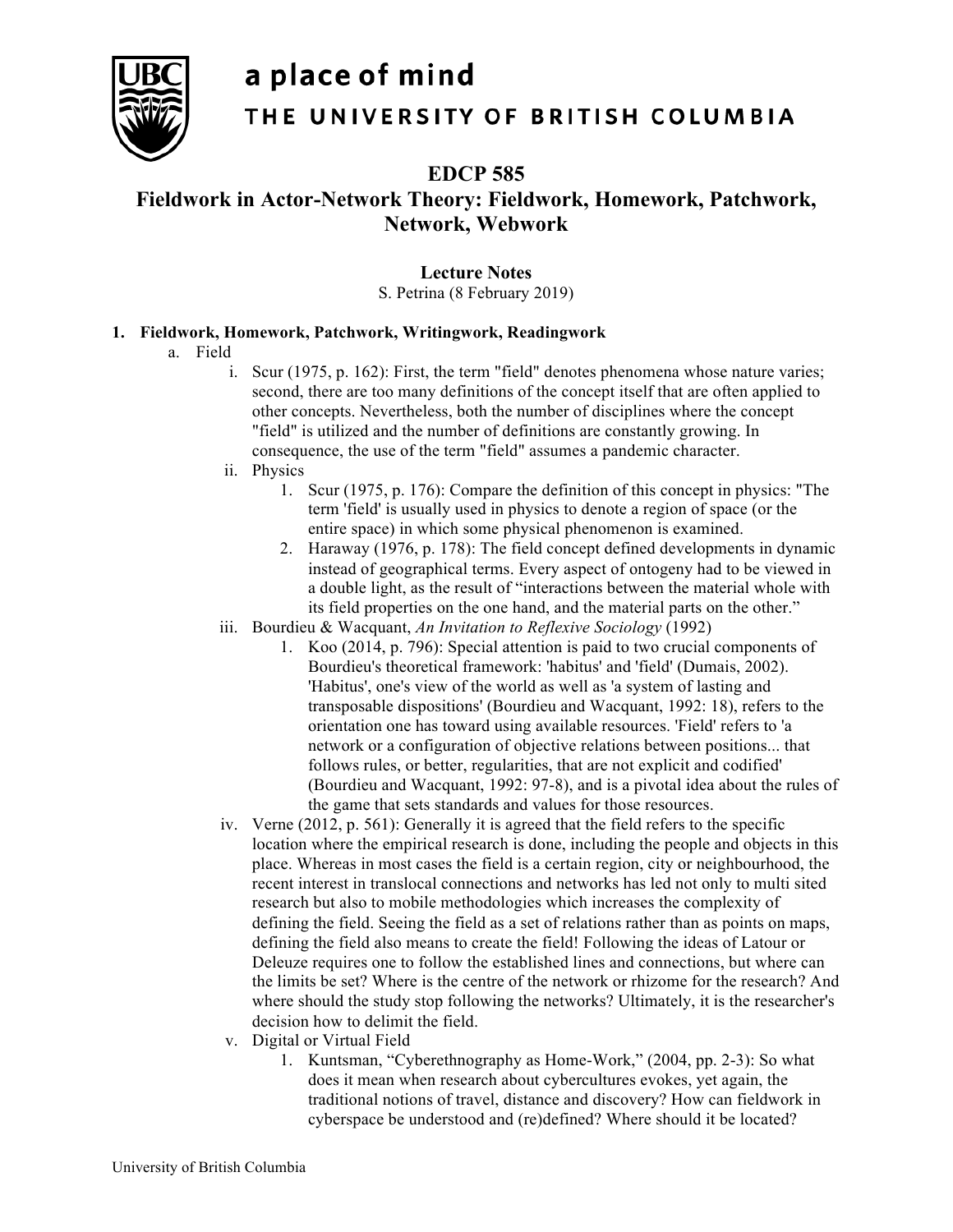- a. Many have suggested new definitions of the 'field' in cyberspace. For example, Annette Markham (2004) puts forward the concept of discursive, rather than geographical, boundaries of the field; Christine Hine (2000) describes the idea of 'virtual ethnography' that follows an event rather than a culture or a location; and Kate Eichhorn (2001) suggests using the term 'textual community' in relation to the ethnography of 'sites unseen' in order to contest the anthropological 'legacy of the field'. These and other studies propose, in different ways, that cyberspace enables (and even forces) us to re-examine and reframe old concepts of fieldwork.
- 2. Burrell (2009, p. 186): Ethnographies of virtual spaces have implications beyond the study of the Internet. The principles and new possibilities proposed by this approach can be extended to the study of mass media spaces and imagined spaces. Extending fieldwork in this way raises some interesting questions. Should we define the field site by the movement and dwelling of the fieldworker or, alternately, as the space in which a social phenomenon takes place? These are no longer considered one and the same. As Marcus (1998b) notes, contemporary ethnography is often a study of parts rather than wholes. Researchers cycle in and out of the field, skip certain areas entirely, and may rely on the recollections of participants in interviews to map out the space. Fieldworkers' movements are no longer coextensive with the way the social phenomenon under study extends across space.
- 3. Hine (2015, p. 70): The understanding of the field is built on the ethnographer's embodied experiences, reflecting on moves that are easy and difficult to make, and on the experience of following connections that mirror those that participants themselves might make. The field also encompasses both everyday and topicalized Internet, exploring the contingent connections between these two experiences of the Internet that are forged in the practices of participants and being alert to frictions that may arise between specific experiences and the universalized notion of "the Internet," as Tsing (2005) counsels. The form that the field site takes is thus highly unique to each ethnographic project, reflecting the huge variability in potential meanings and practices woven through and around the Internet.
- 4. (p. 87): Some key components of this adaptive approach for an Internet which is embedded, embodied, everyday, and above all emergent, are as follows:
	- a. A holistic approach to ethnography need not imply that there is a pre-existing field site to be comprehensively known.
	- b. The field is a fluid and emergent construct. Field sites are rarely contained wholly within either online or offline space, and also build in a consciousness of what might be thought of as different scales of analysis, encompassing both "the Internet" as a notable and topical cultural object and as it is manifested in disaggregated form in specific local instances of use which might, or might not be labelled as "the Internet."
- b. Field Site (Setting)
	- i. Typology
		- 1. Bounded
		- 2. Constructed
		- 3. Multisited
		- 4. Virtual or Webbed
		- 5. Episodic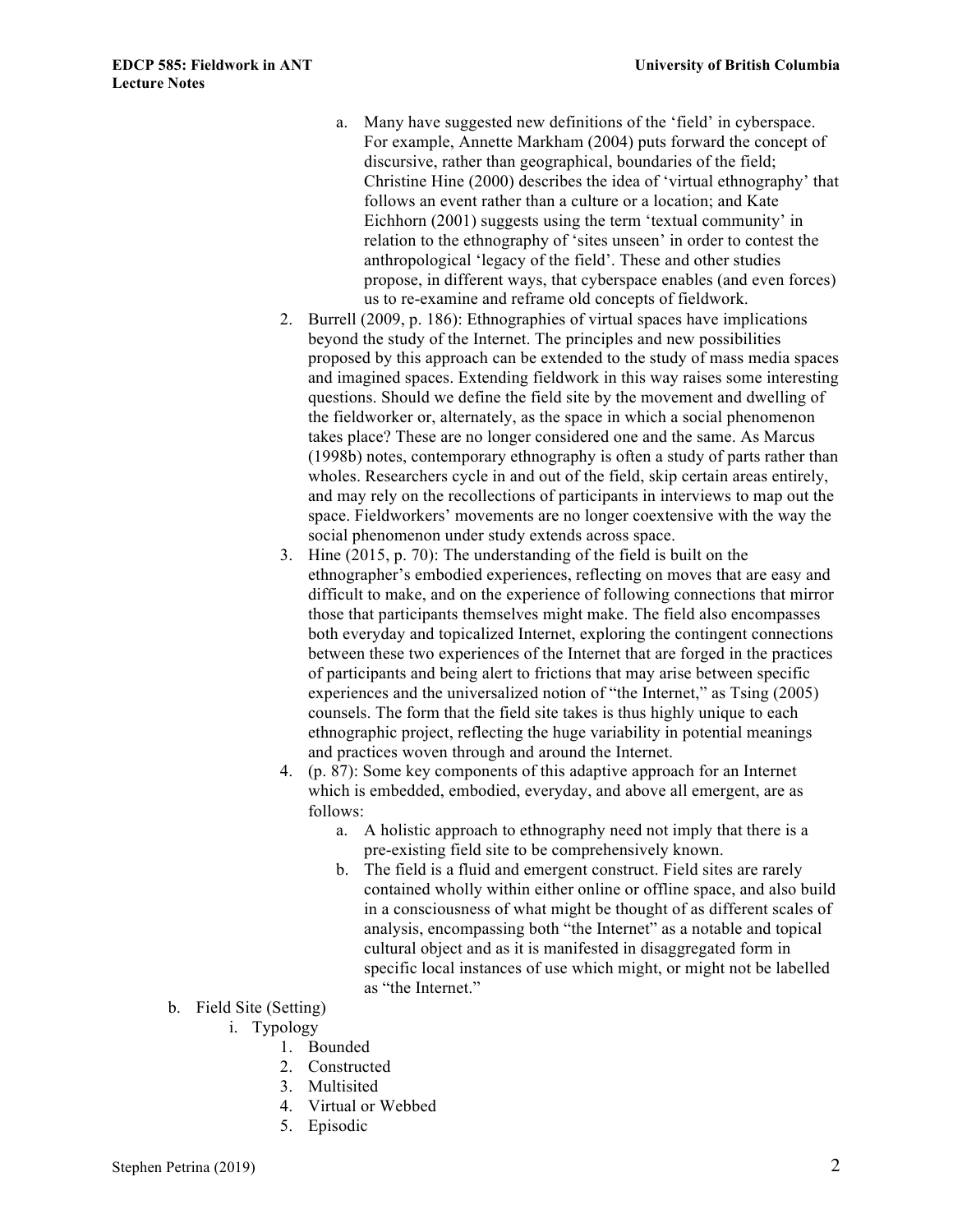- ii. Burrell (2009, p. 182): The term field site refers to the spatial characteristics of a field-based research project, the stage on which the social processes under study take place. For ethnographers, defining this space is an important activity that traditionally takes place before and in the early stages of fieldwork. It involves identifying where the researcher should ideally be located as a participant observer. Once fieldwork concludes, an ethnography cannot be written without at some point defining this spatial terrain where the social phenomenon under study took place. This is both an act of exclusion and inclusion, indicating what the research does and does not cover. A realization that the field site is in certain ways constructed rather than discovered is crucial to contemporary practice.
- c. Writingwork & Readingwork
	- i. Taussig (2010, p. 26): Anthropology graduate student finishes two years of fieldwork and returns home with a computer full of notes and a trunk full of notebooks. Job now is to convert all that into a three-hundred-page piece of writing. No one has told her or him (1) how to do fieldwork or (2) that writing is usually the hardest part of the deal. Could these omissions be linked?
	- ii. For is there not something else going on here, something connecting fieldwork to writingwork, something they have in common? For instance, fieldwork involves participant observation with people and events, being inside and outside, while writingwork involves magical projections through words into people and events. Can we say therefore that writingwork is a type of fieldwork and vice versa?
	- iii. Godina (2003, p. 475): the essence of fieldwork involves work with informants; this fact complicates the anthropologist's situation even more. This complication is connected to the fact that "contrary to the traditional anthropological views of fieldwork, our informants are not simply giving us 'facts'; they are involved with us in a crucial intersubjective relationship and are engaged in continuing dialogue with us.
- d. Homework
	- i. Kuntsman, "Cyberethnography as Home-Work," (2004, pp. 2-3): The notion of travel and distance has traditionally constituted the anthropological idea of the 'field'. The field appeared in the disciplinary imagination as located 'out there' and inhabited by people whose culture is different from that of the researcher. In the past decades these epistemologies were challenged and deconstructed by feminist and post-colonial (or non-white or 'third-world' or 'halfie') anthropologists. They theorized their experience as the simultaneous 'selves' and 'others' of anthropology (Abu-Lughod 1991) and disrupted the distinction between 'here' (in the West) as the locus of knowledge and 'there' (outside of the West) as a series of fixed and exotic cultural locales (Lavie and Swedenburg 1996).
		- 1. Thus, these theorists have challenged the very dichotomy between the 'field' as the location of the 'culture' to be studied, and home as a place where the field notes of the anthropologist are read and analysed.
		- 2. So what does it mean when research about cybercultures evokes, yet again, the traditional notions of travel, distance and discovery? How can fieldwork in cyberspace be understood and (re)defined? Where should it be located?
		- 3. Many have suggested new definitions of the 'field' in cyberspace. For example, Annette Markham (2004) puts forward the concept of discursive, rather than geographical, boundaries of the field; Christine Hine (2000) describes the idea of 'virtual ethnography' that follows an event rather than a culture or a location; and Kate Eichhorn (2001) suggests using the term 'textual community' in relation to the ethnography of 'sites unseen' in order to contest the anthropological 'legacy of the field'. These and other studies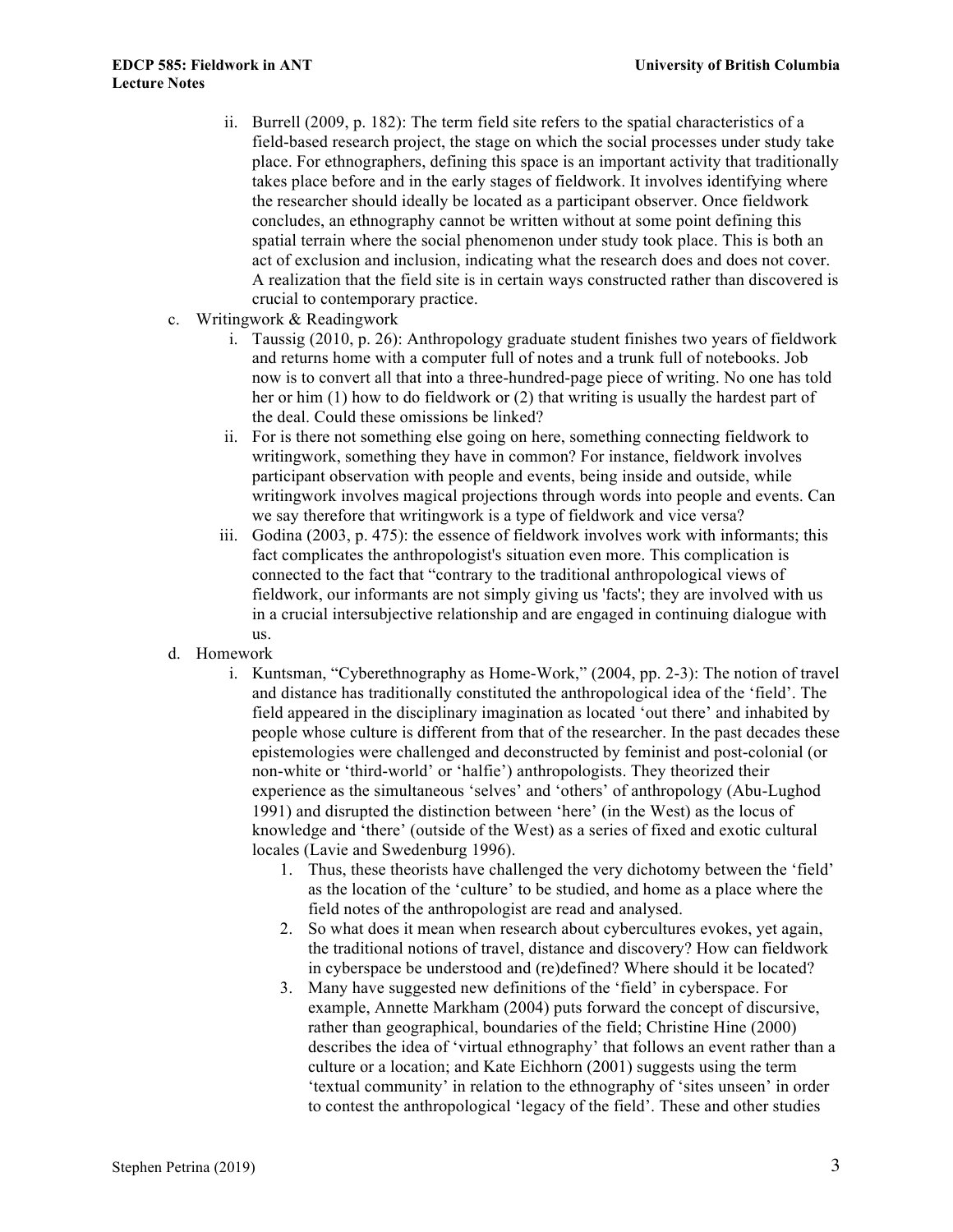propose, in different ways, that cyberspace enables (and even forces) us to re-examine and reframe old concepts of fieldwork.

- 4. The central idea of anthropology as home-work unfixes the very idea of 'home'. No longer an unproblematic location of 'belonging', home becomes a site of investigation and negotiation.
- e. Patchwork
	- i. "a thing composed of many different elements so as to appear variegated."
	- ii. Deleuze & Guattari, *A Thousand Plateaus* (1980/1987, p. 476): an amorphous collection of juxtaposed pieces that can be joined together in an infinite number of ways.
	- iii. Chouard (1998, p. 16): In *The Savage Mind*, Claude Levi-Strauss further shows how mythical thought, which he defines as a kind of intellectual "bricolage," is similar to patchwork technique. With no precise equivalent in English, the word "bricolage" expresses a do-it-your-self activity, whose rule is to make do with whatever is at hand.... Patchwork, a type of bricolage, endlessly recycles second-hand items into new combinations, just as myth does.

#### **2. Network and Webwork**

- a. *[Topsell's] History of Four-Footed Beasts and Serpents* (1658, p. 1071): all Net-workers and Web-workers amongst Spiders, do grow to have greater skill by age.
- b. In the early days of STS and dawn of ANT, network, system, and webwork were entirely interchangeable. This remains the case.
	- i. This is most evident in Hughes's "The Seamless Web: Technology, Science, Etcetera, Etcetera," (1986, pp. 281-282): A way out of the constraints of contextualism and into an interactive mode is now posed by the use of the 'systems' or 'networks' approach. Heterogeneous professionals — such as engineers, scientists, and managers — and heterogeneous organizations — such as manufacturing firms, utilities, and banks — become interacting entities in systems, or networks. Disciplines, persons, and organizations in systems and networks take on one another's functions as if they are part of a seamless web.
- c. As ethnography and fieldwork migrated into digital and virtual places and spaces, again the problem of conflating internetwork, online system, and webwork was thrown into relief.
	- i. This is most evident in Markham's "Ethnography in the Digital Internet Era" (2018, p. 652): Through its ambiguity, the internet remains a persistent umbrella term, covering many different aspects of sociotechnical relations in the era of global highspeed networks. It also avoids persistent false binaries that alternative terms might carry, such as online (offline), virtual (real, actual), or digital (analog).
		- 1. (pp. 652-654): The "internet" accurately focuses on the means by which digital technologies have become a central feature of 21st-century social life. It describes the actual backbone of transmission, which facilitates the coordination of computers and information-processing devices and the growth and complexity of networks. The early internet provided new possibilities for community. The contemporary internet is the foundation for more diverse and naturalized forms of mediatization, transmediation, and remediation than we would have seen prior to the mid-1990s, when the World Wide Web made the Internet more publicly available and commercialized…. Particular system elements encode our everyday social activities into "a computational architecture."… An information or media ecology view enables us to think about (eco)systems emerging from interactions and relations... An ecological perspective can help us recognize and study structures, codes, and networks as part of this ecosystem.
		- 2. (p. 656): Networked sociality is a recent term used by many scholars to describe such cultural formations, which emphasizes how technocultural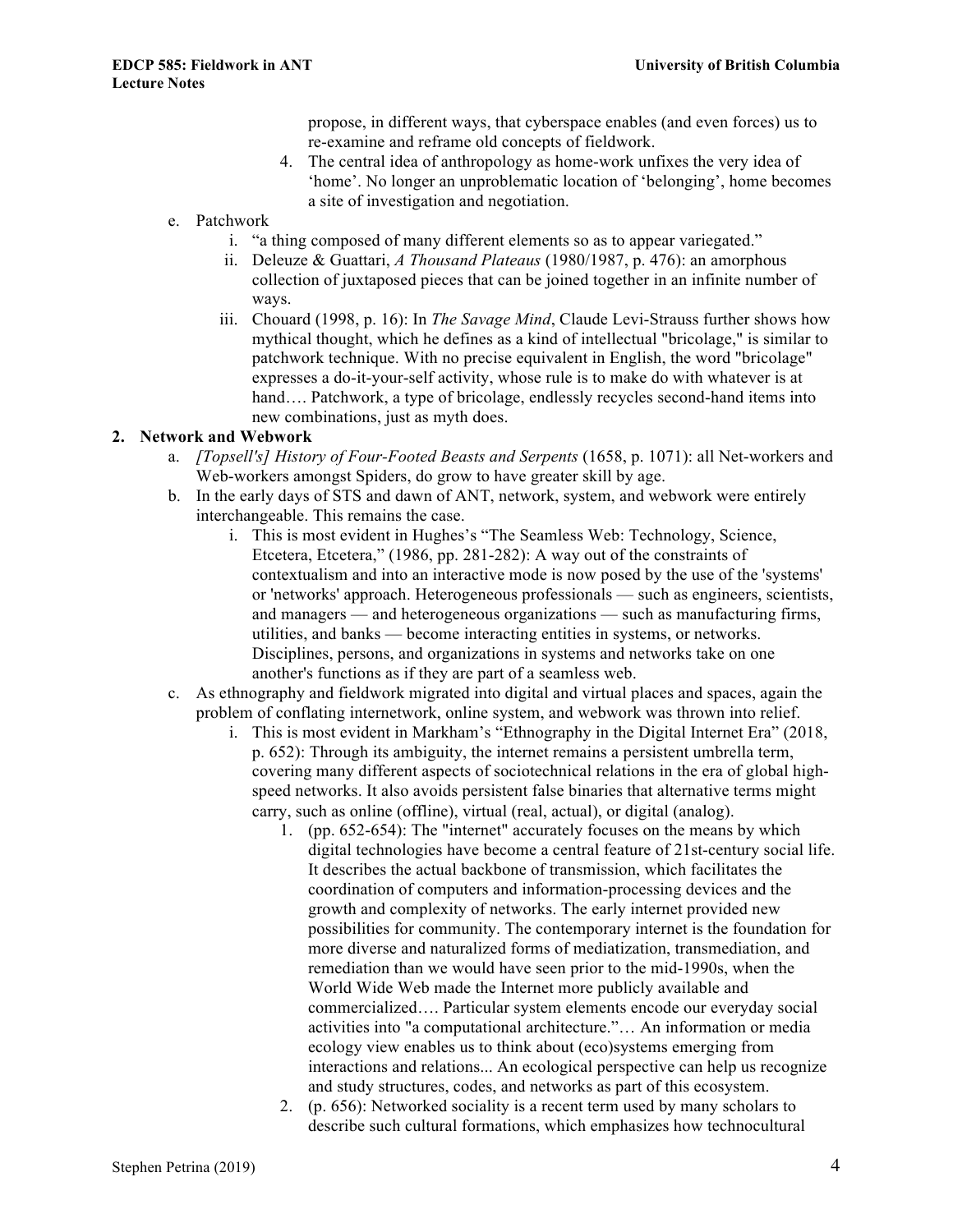microsystems of meaning coalesce through the convergence of many elements, including content, technological infrastructures, and use patterns.

- ii. Of course, with such conflation comes confusing assertions: (p. 653): The ethnographic attitude doesn't necessarily change when we study the digital. But the digital is transforming what it means to be social and human in the world.
- iii. If "the digital is transforming" everything to this degree, including what it means to be human, how could "the ethnographic attitude" not necessarily change? To Markham's defense, she does advocate "rethinking the elements of ethnographic method:" (p. 654): Part of this rethinking, l would argue, requires an intentional effort to move away from thinking about the field as an object, place, or whole.
- d. As time online through the 2000s and 2010s increased to 24-7-365 and time at online work increased in tandem, time at online research increased disproportionately compared with time at research in other settings, including the field, office, and library. One might say that here we are doing internetwork or network but the problems inherited therein are quite obvious. Similarly, the nomenclature of information highway no longer has currency and no one suggests anymore that they are in the information highway or doing highway work.
- e. By and large this work is more productively or richly described as webwork rather than fieldwork. Whether we are making and spinning webs (of connection or meaning) or in the web doing research, this work more specifically refers to webwork. What then does it mean to do webwork? What is webwork?
- f. From fieldsite to website…



## **3. Data Collection**

- a. Textualization
	- i. Clifford, *The Predicament of Culture* (1988, p. 38): the process through which unwritten behavior, speech, beliefs, oral tradition, and ritual come to be marked as a corpus, a potentially meaningful ensemble separated out from an immediate discursive or performative situation.
- b. Minimal v Maximum Data Collection

#### **i. Gesture**

- 1. Hayes (1957, p. 218): any movement, excepting that of vocalization, made consciously or unconsciously so as to communicate either with one's self or with an other.
- 2. Kaulfers (1931, pp. 249-250): any external expressive movement of the body which accompanies, which accompanies, supplements, or replaces oral speech.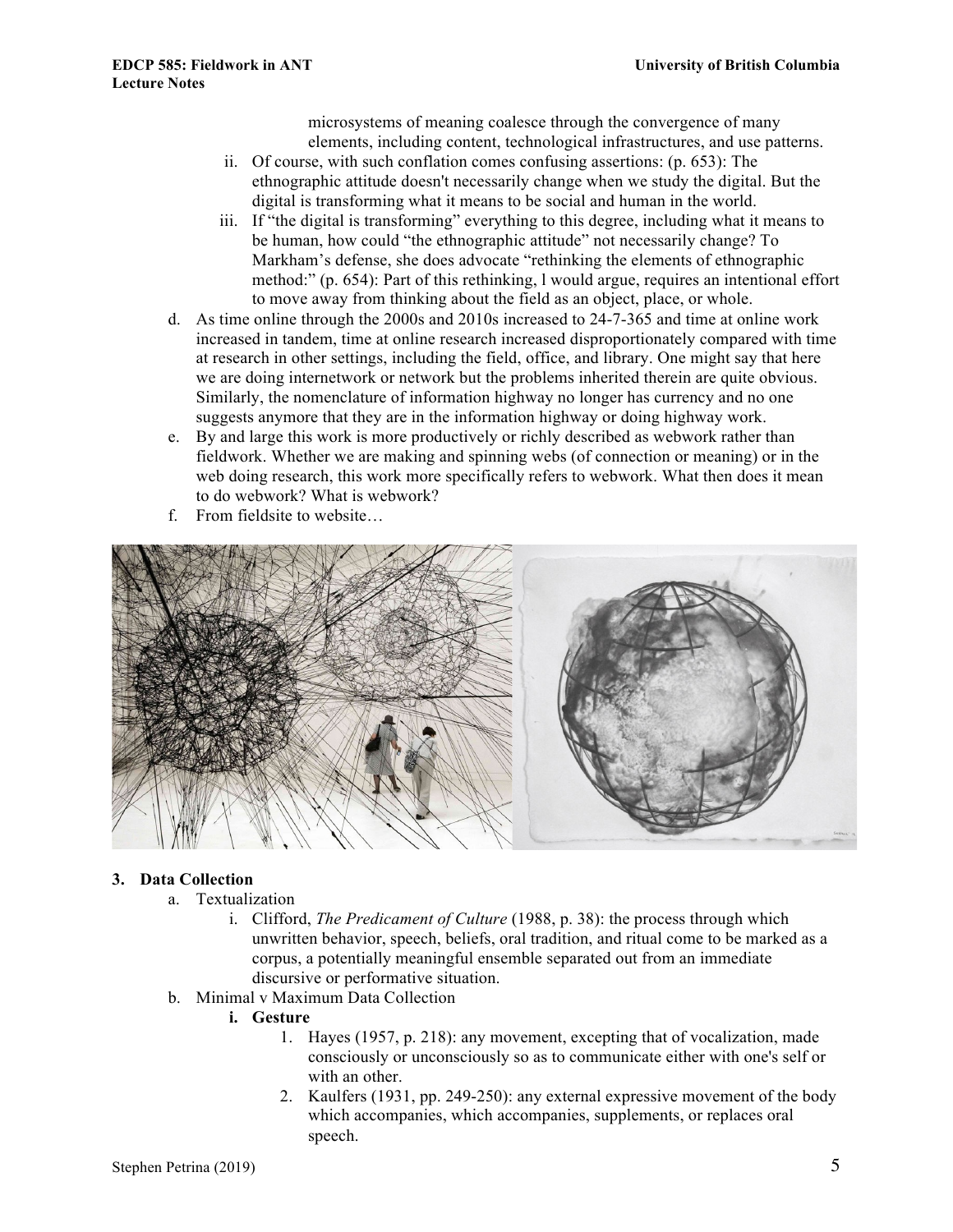3. \*See Thick Description @ "the wink"

#### **ii. Instance**

1. Hollywood (2004, p. 84): instance is defined as a data object pointing to a linked dataset.

#### **iii. Fragment**

- 1. Kirk (1953, p. 276): A fragment is "an isolated word or group of words which are known to have been actually used by [an author], but which cannot be assigned to any particular context.
- **iv. Segment**
	- 1. Tesch (1990, p. 116): a segment of text that is comprehensible by itself and contains one idea, episode, or piece of information.
	- 2. AT&T Video Optimizer: A video segment (or chunk) is a fragment of video information that is a collection of video frames. Combined together, these segments make up a whole video.... Video segments, like all video content, are made up of a series of frames. Each frame is a still image that when played in sequence creates a moving picture. The pace of the sequence is usually denoted in FPS (frames per second). So, content created with an FPS of 30 means that there are 30 "still images" that will play for every second of video.

#### **v. Sample**

- 1. *OED*: An excerpt of recorded sound or music reused or modified as part of a new recording or performance; a sound excerpt stored in digital form for this purpose.
- 2. *Online Etymology Dictionary*: small quantity (of something) from which the general quality (of the whole) may be inferred.
- **3.** Bad Mister (2010, June 22): like a audio loop or like 10 seconds of sound effects (perhaps a fire engine approaching and going past, or vocal clip of someone singing or speaking).

## **vi. Slice or Strip**

- 1. Slice of Life
	- a. Microdrama
		- i. Postlewait (1978, p. 477): Unlike most novelists and dramatists, Beckett is not primarily concerned with the matter and manner of social realism, and this disinterest (or calculated disregard) makes the transition to drama for him even more difficult. His slice of life is a dissection of the malignant disease called consciousness.
		- ii. Muse (2017, pp. 27-28): *Quarts d'heure* took seriously the naturalist project of recording the minutiae of life as it occurs second by second. It is telling that playwright and critic Jean Jullien was describing a short naturalist play when he coined the most famous description of naturalism *tranche de vie* or slice of life: these incisive performances take biopsies from societal tumors and put the offending portion on display, in the flesh.19 Naturalist playwrights envisioned themselves as experimental scientists, and the quart d'heure was the case study, the microscopic slide that served simultaneously as their evidence and findings. By shrinking the size of the sample to a collection of moments, they pushed the limits of the synecdochic logic underlying all naturalism (scientific, literary, or theatrical), and at times fell prey to the same reductionism that plagued early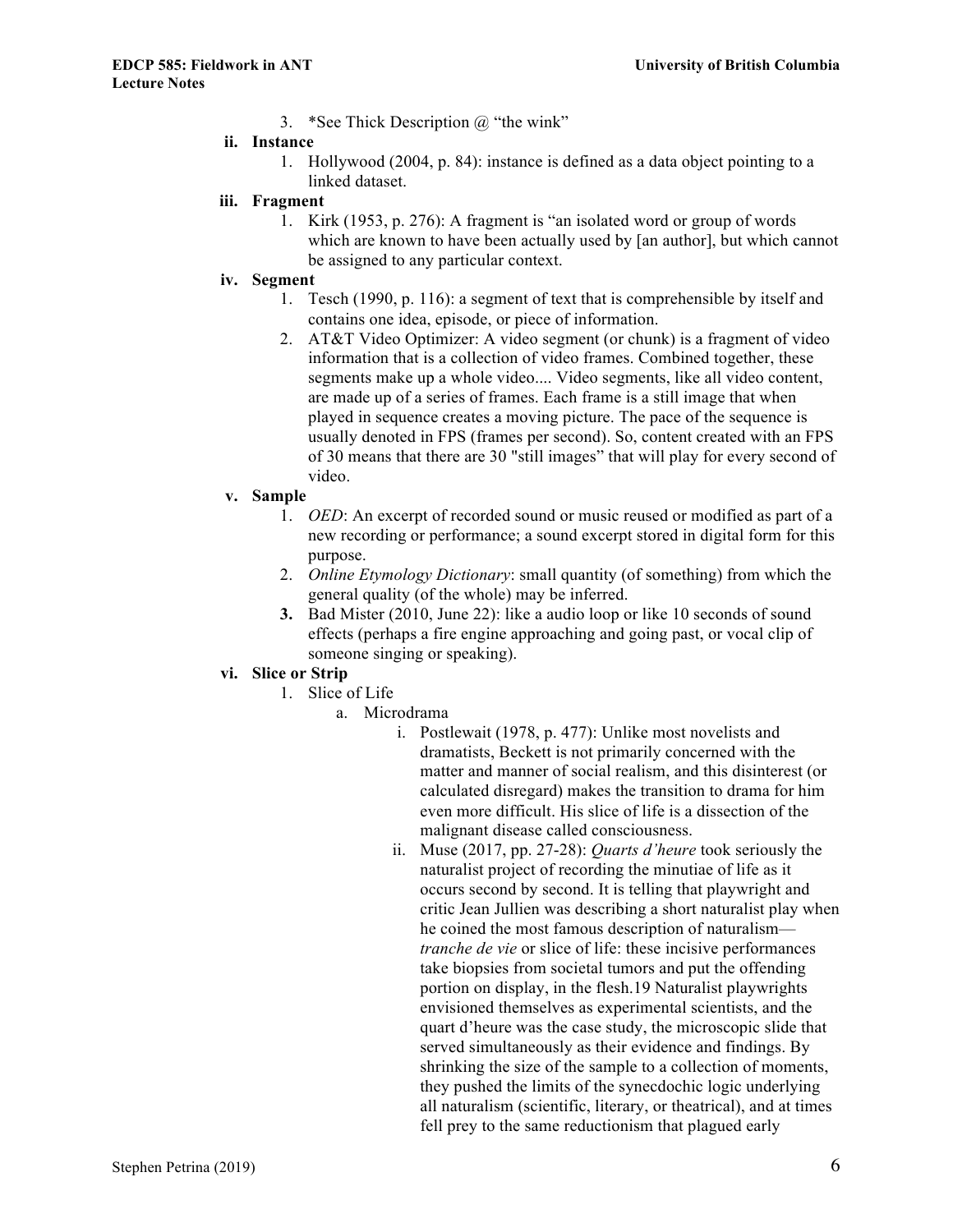anthropology. In these plays, a few moments in the life of a thug or a thief come to stand for not only his whole life but for a way of life.

2. Strip

a. Goffman (1974/1986, p. 10): The term "strip" will be used to refer to any arbitrary slice or cut from the stream of ongoing activity, including here sequences of happenings, real or fictive, as seen from the perspective of those subjectively involved in sustaining an interest in them. A strip is not meant to reflect a natural division made by the subjects of inquiry or an analytical division made by students who inquire; it will be used only to refer to any raw batch of occurrences (of whatever status in reality) that one wants to draw attention to as a starting point for analysis.

#### **vii. Field, Net, Web**

1. Goodman (2001, pp. xix-xx), *Maya Apocalypse: Seventeen Years with the Women of a Yucatan Village*, "vacuum-cleaner anthropology:" Approach to fieldwork that involves collecting "as much of everyday life as is meaningful to the investigator or cleaner."

Minimal Data Collection "Gesture" "Instance" "Fragment" "Segment" "Slice" Maximum Data Collection "The Field" "The Net" "The Web"

c. Micro-Data Collection

- i. The Gesture
	- 1. The Wink

"Sample"

a. Ryle (1968, pp. 494-495): Two boys fairly swiftly contract the eyelids of their right eyes. In the first boy this is only an involuntary twitch; but the other is winking conspiratorially to an accomplice. At the lowest or the thinnest level of description the two contractions of the eyelids may be exactly alike. From a cinematograph-film of the two faces there might be no telling which contraction, if either, was a wink, or which, if either, was a mere twitch. Yet there remains the immense but unphotographable difference between a twitch and a wink. For to wink is to try to signal to someone in particular, without the cognisance of others, a definite message according to an already understood code. It has very complex success-versus-failure conditions. The wink is a failure if its intended recipient does not see it; or sees it but does not know or forgets the code; or misconstrues it; or disobeys or disbelieves it; or if anyone else spots it. A mere twitch, on the other hand, is neither a failure nor a success; it has no intended recipient; it is not meant to be unwitnessed by anybody; it carries no message. It may be a symptom but it is not a signal. The winker could not not know that he was winking; but the victim of the twitch might be quite unaware of his twitch. The winker can tell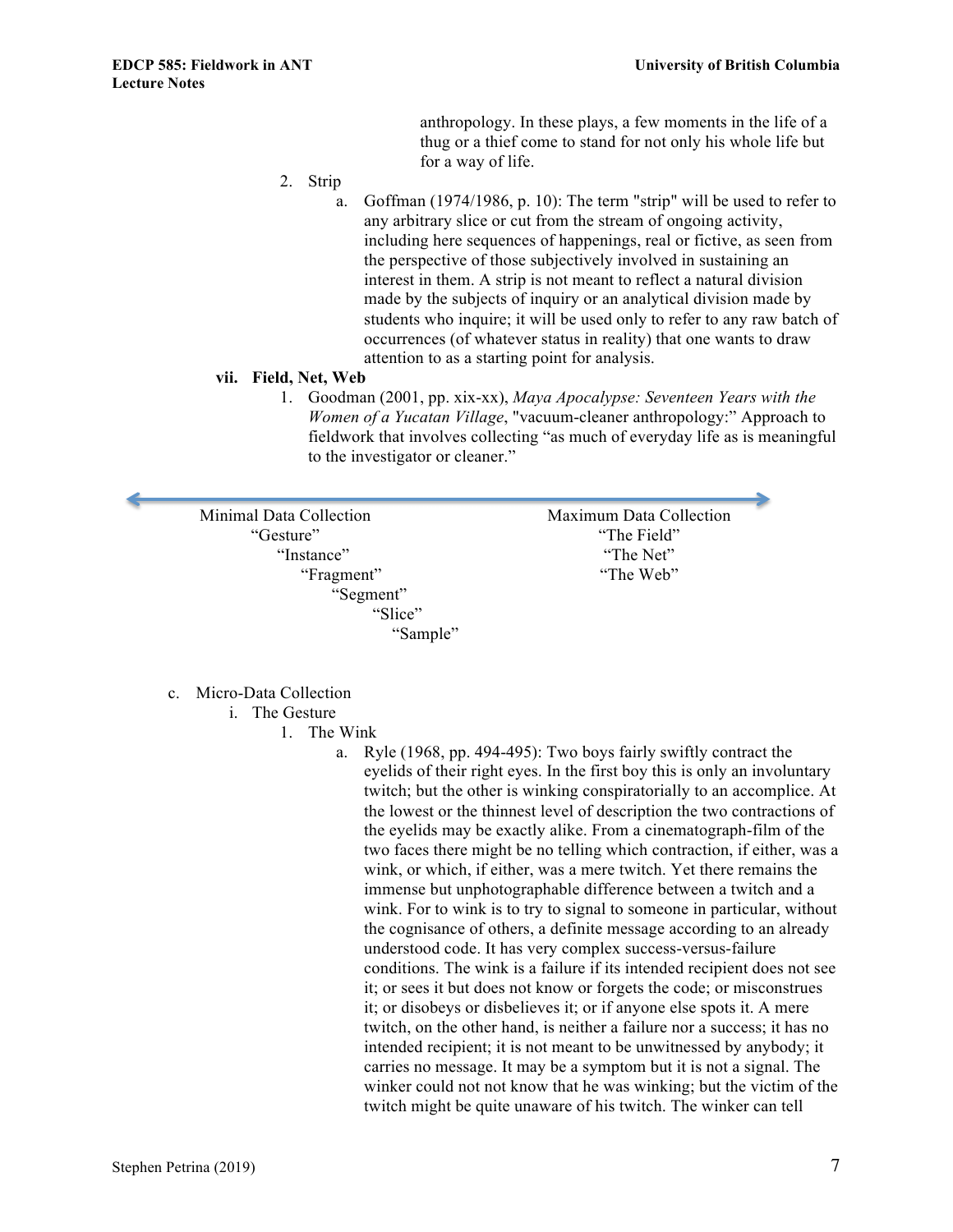what he was trying to do; the twitcher will deny that he was trying to do anything.

- b. Geertz (1973, p. 6): Contracting your eyelids on purpose when there exists a public code in which so doing counts as a conspiratorial signal is winking. That's all there is to it: a speck of behavior, a fleck of culture, and *voila*— a gesture.
	- i. (p. 9): Right down at the factual base, the hard rock, insofar as there is any, of the whole enterprise, we are already explicating: and worse, explicating explications. Winks upon winks upon winks.
	- ii. (p. 12): But to draw from such truths the conclusion that knowing how to wink is winking and knowing how to steal a sheep is sheep raiding is to betray as deep a confusion as, taking thin descriptions for thick, to identify winking with eyelid contractions or sheep raiding with chasing woolly animals out of pastures.
- ii. The Head of a Pin, Grain of Rice, Grain of Sand, and Pixel
	- 1. Blake (1803/1880, p. 107): To see a World in a grain of sand, And a Heaven in a wild flower, Hold Infinity in the palm of your hand, And Eternity in an hour.
	- 2. Moerman (1987, p. 84): In Chiengkham, and throughout northern and northeastern Thailand, one can express his [her or their] social position by the rice he [she or they] eats.... People seldom speak of rice as a sign of status, but all recognize it as such.
	- 3. Pixel
		- a. Booth (2005, p. 599): a picture element, meaning the smallest unit of a digital image.
		- b. How to interpret a pixel?





- iii. The Strand of Web, Thread of Silk, and Strand of Hair
- d. Archive v Field
	- i. Ewald (1987, pp. 10, 11, 12-13): the key difference between archival and field research is found in the relationships that exist among the evidence, its environment, and the researcher. Documents in an archive have been removed from the setting in which they were created and then used.
		- 1. This means that what the fieldworker regards as evidence for reconstructing history has its own independent life, meanings, and uses for other people. Indeed it is those uses in the living world, outside the canon of historical sources, which preserve evidence in the field.
		- 2. Fieldwork involves successive stages of decontextualization and contextualization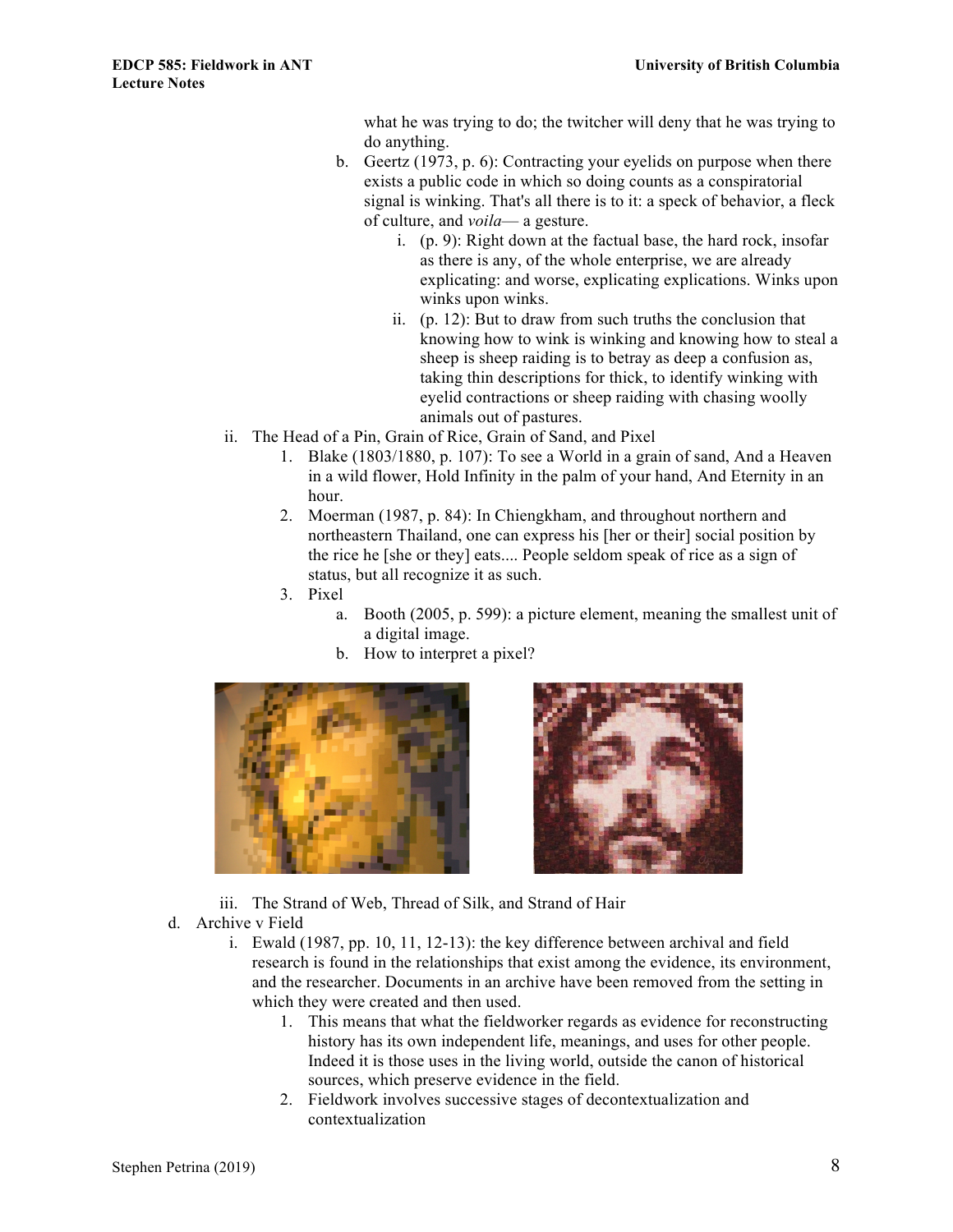3. The fieldworker interprets evidence in a variety of contexts: the specific relationships that created, preserved, and altered a trace of the past; the wider relationships to which that trace belonged; and, finally, the context of academic scholarship outside the field.

#### **4. What is fieldwork in ANT?**

- a. Work with informants
	- i. Human
	- ii. Non-human
		- 1. Animal
		- 2. Non-biological
	- b. Archive + Field + Home
	- c. **The Field in Flux**
	- d. **Fieldwork in ANT** is a Five Interactive Step Process
		- i. Follow the Controversy
		- ii. Follow the Actors
		- iii. Map Associations—Trace Connections—Register Links
		- iv. Account for Translations—Account for Network Building
		- v. Code the Data
			- 1. Develop the Codebook
			- 2. Revise and rewrite the thesis statement
	- **e. Rules of Method**
		- **i.** Peirce
			- **1.** *Collected Papers* (1899/1932, s. 1.35):
				- **a.** §4. The First Rule of Reason
					- **i.** 135. Upon this first, and in one sense this sole, rule of reason, that in order to learn you must desire to learn, and in so desiring not be satisfied with what you already incline to think, there follows one corollary which itself deserves to be inscribed upon every wall of the city of philosophy:
						- **1.** Do not block the way of inquiry.
		- ii. Law & Callon (1988, p. 284): There is an old rule of sociological method, unfortunately more honored in the breach than the observance, that if we want to understand social life then we need to follow the actors wherever they may lead us. We should, or so this dictum suggests, avoid imposing our own views about what is right or wrong, or true and false. We should especially avoid assuming that those we study are less rational or have a weaker grasp on reality than we ourselves. This rule of method, then, asks us to take seriously the beliefs, projects, and resources of those whom we wish to understand. It suggests that an analysis of social life depends upon such understanding, and it implies that we make best sociological progress when we are sociologically humble.

## **Rules of Method**

Latour, *Science in Action* (1987, pp. 258-259)

- 1. *Rule 1* We study science *in action* and not ready made science or technology; to do so, we either arrive before the facts and machines are blackboxed or we follow the controversies that reopen them.
- 2. *Rule 2* To determine the objectivity or subjectivity of a claim, the efficiency or perfection of a mechanism, we do not look for their *intrinsic* qualities but at all the transformations they undergo *later* in the hands of others.
- 3. *Rule 3* Since the settlement of a controversy is the *cause* of Nature's representation, not its consequence, we can never use this consequence, Nature, to explain how and why a controversy has been settled.